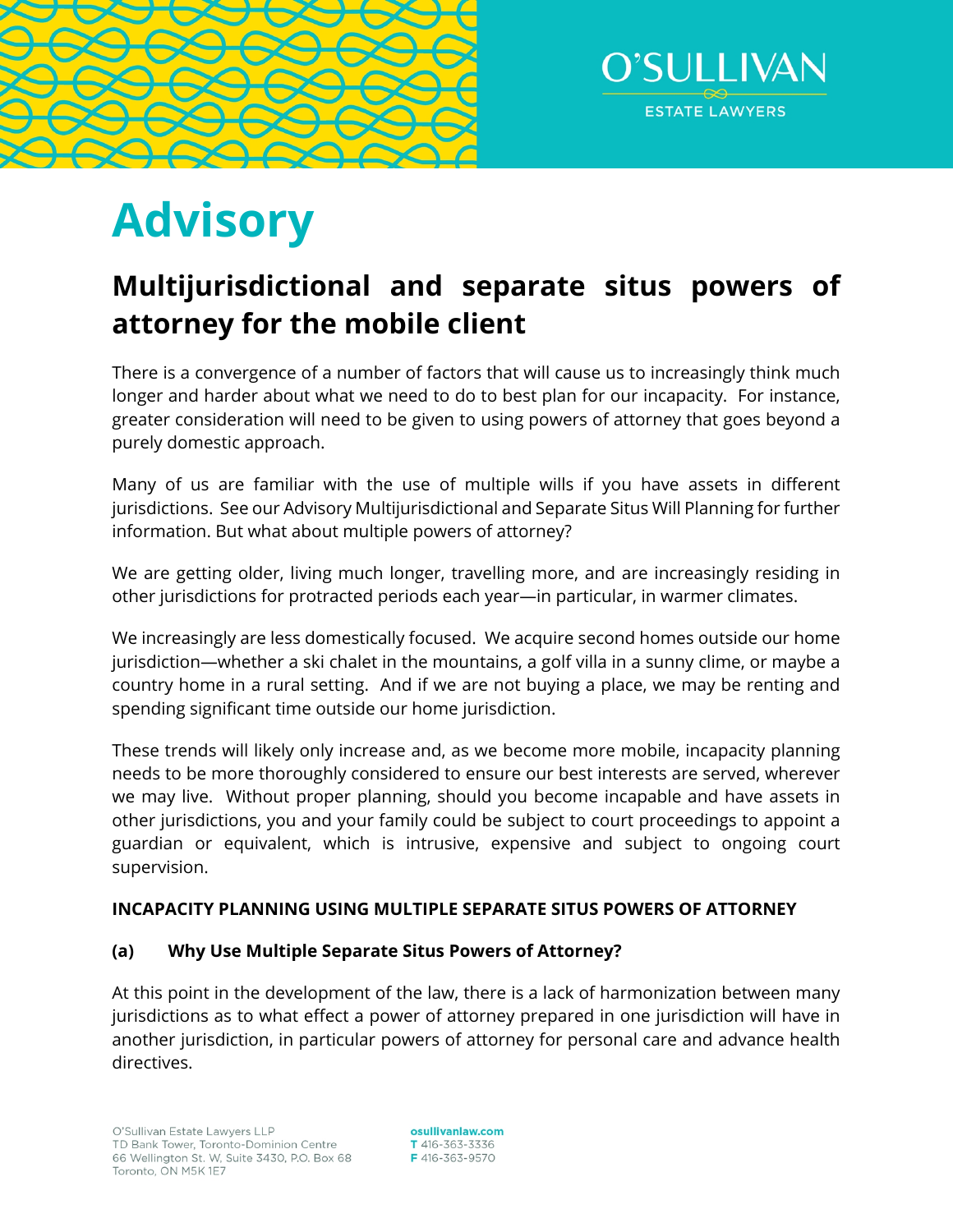

Due to this lack of certainty, and also the time, expense, delay and lack of certainty of success in seeking legal opinions and other processes to try to validate powers in another jurisdiction, a practical approach is to have a local power of attorney for property and for personal care or equivalent instrument in each jurisdiction where you have assets, in particular real estate, or spend significant time. As an example, many have vacations homes in Florida and Arizona. Consideration should be given to having local powers of attorney in each state.

It is important to carefully review your assets and understand your lifestyle and residence patterns. How much time is spent outside your jurisdiction and in which other jurisdictions? Do you have assets, in particular real estate, outside your home jurisdiction? How is title held? Solely in your name, jointly or otherwise? What is your age and general health? Based on these inquiries, an assessment can be made for which jurisdictions powers of attorney in local form should be prepared and where one may not be necessary. For example, it may be possible to change ownership or retitle assets, such as from sole to joint account for certain financial assets, although this should only be done after taking into account all relevant consequences, including tax consequences of any transfer and the loss of control over the assets.

# **(b) Planning Considerations in Using Multiple Separate Situs Powers of Attorney**

# **(i) Revocation**

It is important in drafting and executing multiple powers of attorney that by inadvertence a pre-existing power of attorney which is meant to be preserved is not revoked, and express provisions need to be included in each power of attorney to ensure this does not happen. This can be accomplished by specifically referring in each power of attorney to other preexisting ones and expressly confirming they are not to be revoked.

It should be noted that each jurisdiction can have different laws with regard to whether or not a power of attorney, unless otherwise directed, automatically revokes any prior ones or not. For example, in Ontario, subsections 12(1) and 53(1) of the *Substitute Decisions Act* (the "SDA")<sup>1</sup> provide that a new power of attorney will revoke a previous one unless the grantor provides for there to be multiple powers of attorney.

# **(ii) Multiple Attorneys**

<sup>1</sup> *Substitute Decisions Act, 1992,* S.O. 1992, c. 30.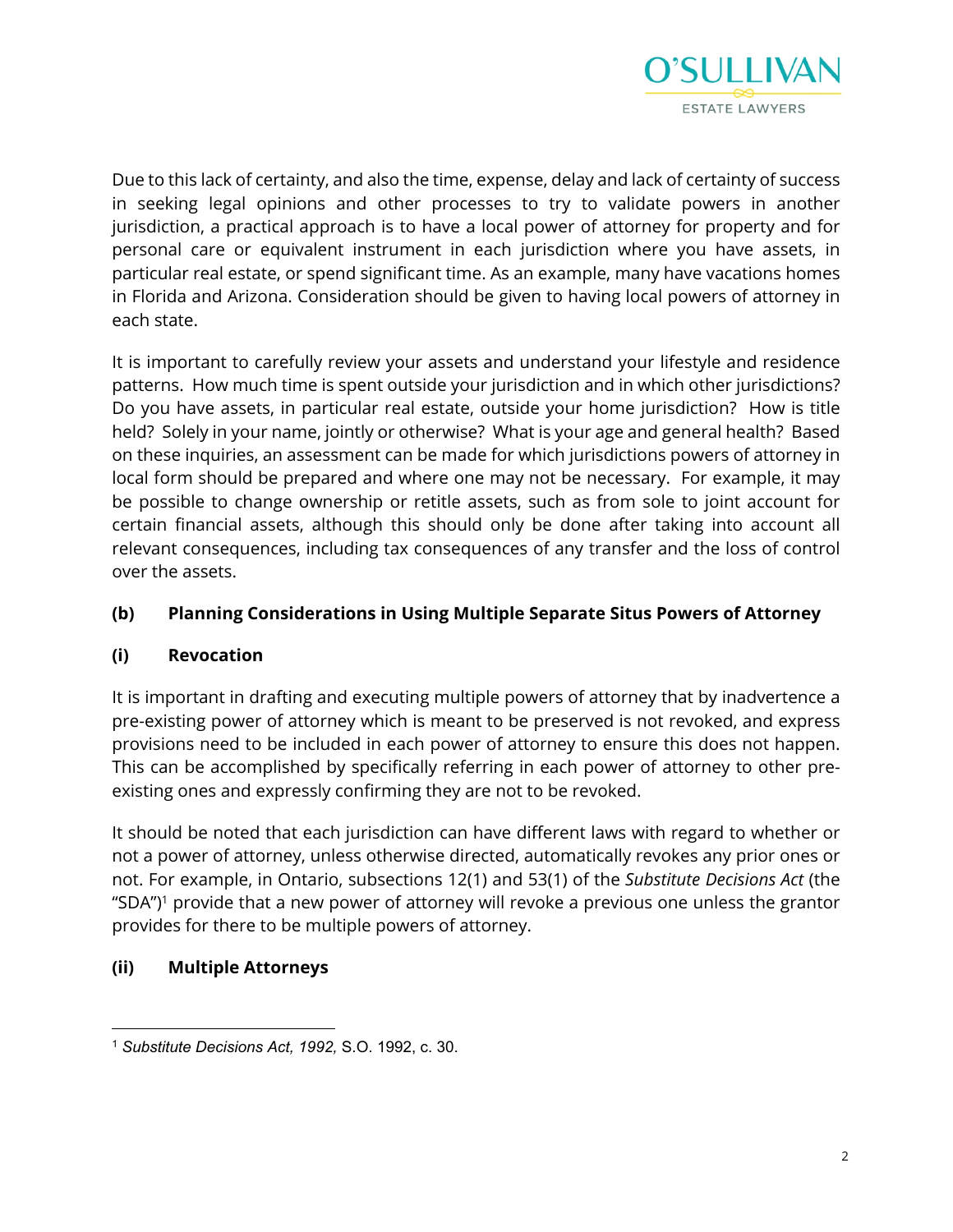

It is important to try to make each separate situs power of attorney as parallel as possible to the principal power of attorney to ensure wherever possible the same set of decisionmakers, unless there are particular reasons why this is not advisable. This is not always possible since local legislation varies, and in some jurisdictions it is not possible to have coappointments of multiple attorneys. In other jurisdictions, it may be possible to do so, but the appointments can only be joint, not several or by majority rule.

# **(iii) Termination**

Local law may vary with regard to termination of a power of attorney. For example, in Ontario, the death of the grantor automatically terminates a continuing power of attorney for property. This may not be the case for financial powers of attorney in other jurisdictions where death may not automatically terminate them. As well, in some jurisdictions, unlike in Ontario, marriage and divorce automatically terminate a power of attorney.

#### **(iv) Compensation of Attorneys**

It is important to understand what compensation is permitted, if at all, to attorneys and ensure this issue is properly addressed and integrated with the principal power of attorney, and that there is no possibility of double or over-compensation.

#### **(v) Standard of Care**

The standard of care in the local jurisdiction may differ from that under the home jurisdiction's law, or may set a lower standard for family members who act for no compensation and a higher standard for those who act for compensation. To ensure consistency, to the extent it is permissible under each local law, a similar standard should be adopted.

#### **(vi) Execution Requirements**

Each jurisdiction will have its own unique formalities for executing powers of attorney. Some are intricate and require a sworn statement by one of the witnesses before a notary or must be witnessed by a notary, or may require initials placed in several parts of the power of attorney to indicate which provisions are to be adopted or not based on several options. It is important to liaise with local counsel to ensure all formalities are properly observed.

#### **(vii) Advance Health Care Directives**

It is common in many U.S. states to have very detailed, lengthy health care directives in which you decide on many aspects of your health care. This approach may not be typical in other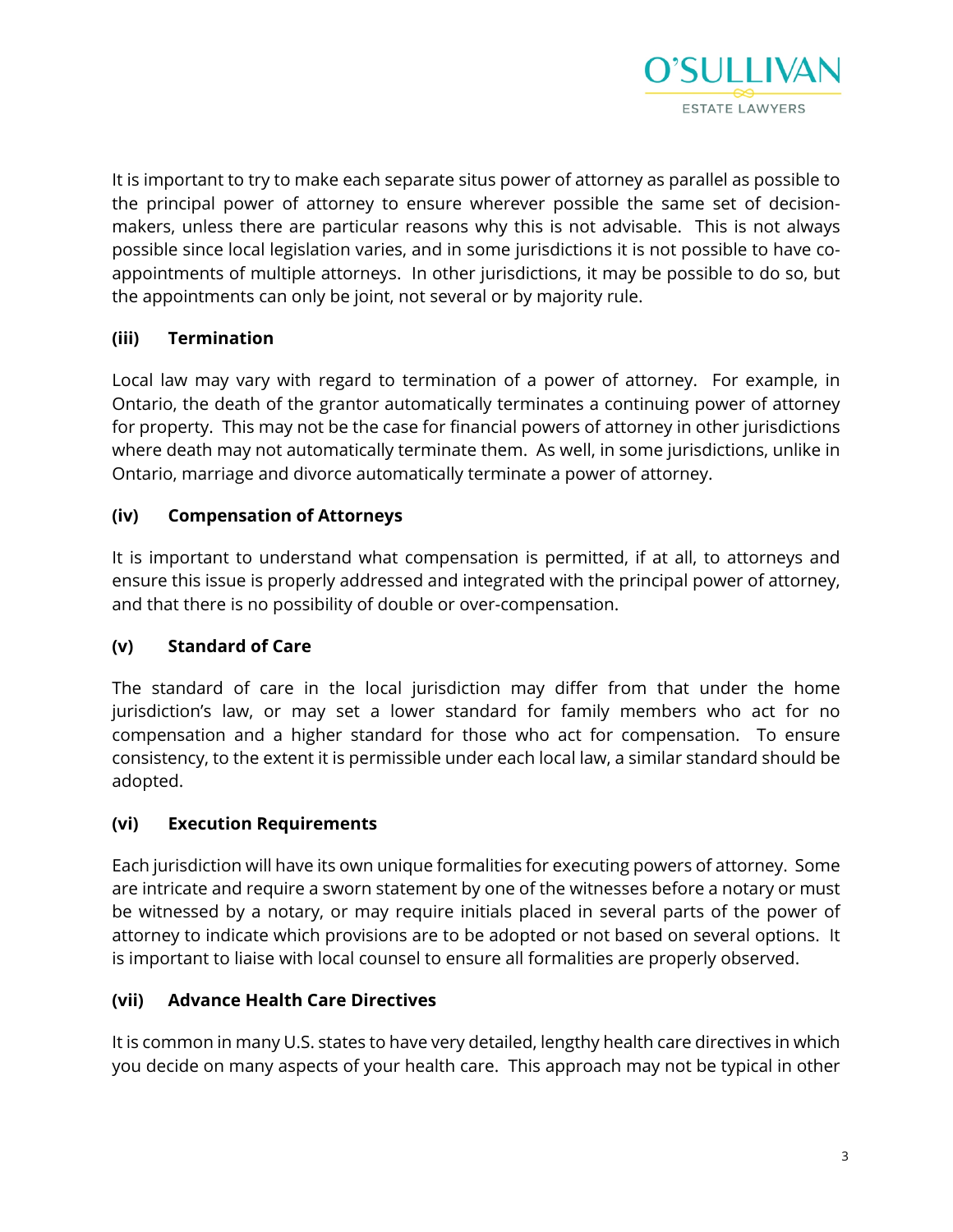

jurisdictions which allow for such instruments, where they may tend to be more aspirational and generic rather than specific, with regard to medical treatment and end of life care.

#### **USING POWERS OF ATTORNEY IN ANOTHER JURISDICTION**

Many jurisdictions now have legislation dealing with powers of attorney for property and for personal care or parallel instruments. Some, but not all, legislation has specific rules with regard to the formal validity of powers of attorney which are connected with another jurisdiction.

#### **(a) Statutory Conflict of Laws Provisions**

In Ontario, section 85 of the SDA provides that a continuing power of attorney or a power of attorney for personal care or their revocation is valid with regard to its formality if it complies with the internal law of any of the following:

- (i) place of execution;
- (ii) domicile of the grantor; or
- (iii) habitual residence of the grantor.

As well, all of the Canadian provinces and territories, with the exception of New Brunswick, Prince Edward Island, Nova Scotia and Newfoundland have provisions for the recognition of a foreign power of attorney for property or equivalent. Outside of Canada, both Florida and Arizona have such legislation as well for both types of power of attorney or equivalent, however recognition only applies to instruments executed in another U.S. jurisdiction.

In all of the Canadian provinces and territories, the term "*enduring* power of attorney" is used to describe a financial power of attorney that survives incapacity, with the exception of Ontario which is singular in using the term "*continuing* power of attorney" and Quebec which has three possible instruments: (i) general power of attorney; (ii) mandate in anticipation of incapacity; and (iii) a general power of attorney coupled with mandate in anticipation of incapacity.

Generally, in the Canadian provinces and territories that have statutory recognition provisions, a foreign power of attorney will be recognized if it complies with the law of the place where it is executed. Ontario adds as well compliance with the place where the grantor was domiciled or had his or her habitual residence, and Quebec adds compliance with the law of the place where the property is situated where the instrument is to be used, or the law of domicile of one of the parties. As well, in Quebec the foreign power of attorney may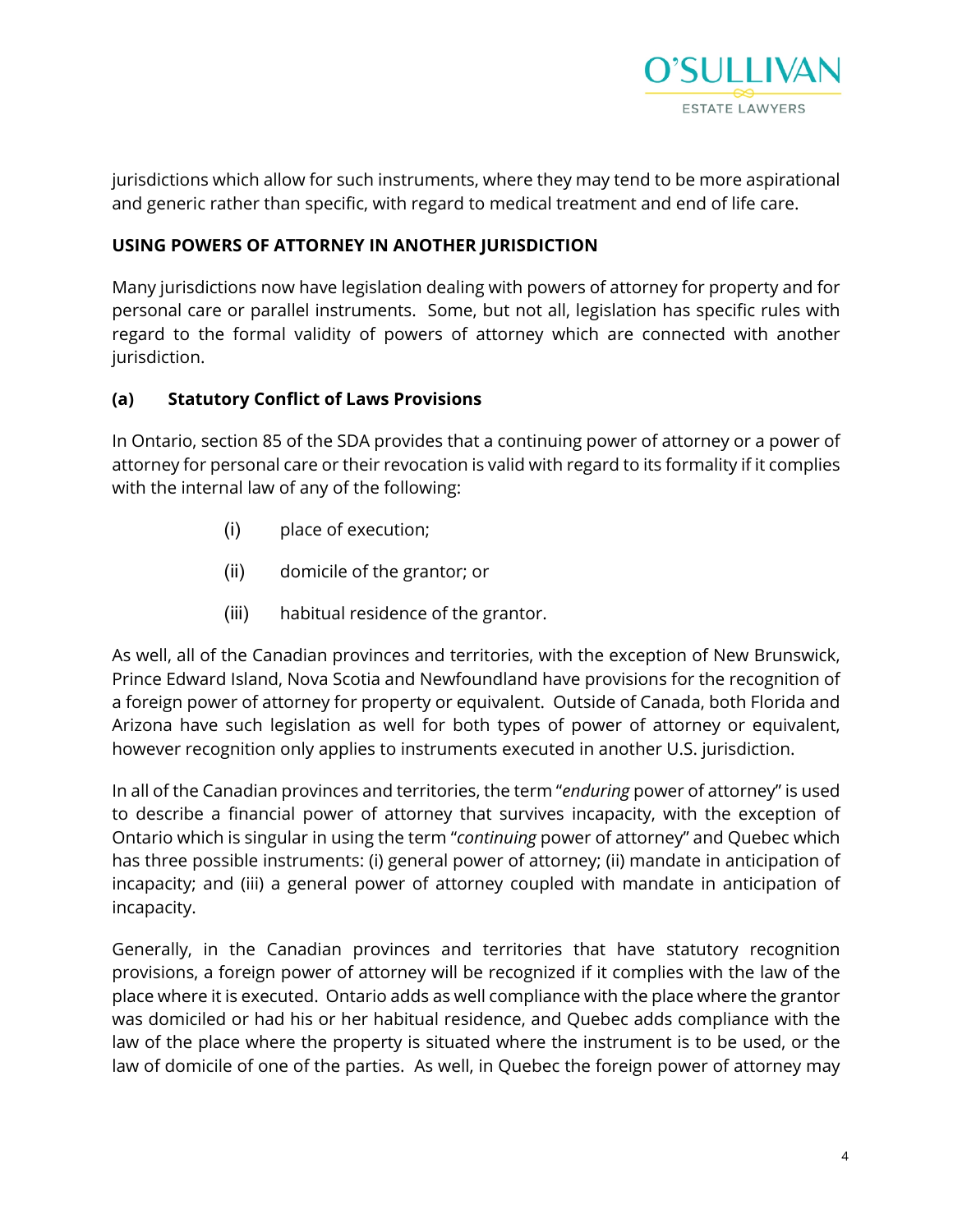

require homologation by the court upon the occurrence of incapacity before it is effective for use by the attorney. Homologation is a court process whereby the court, based on appropriate evidence, confirms the incapacity of the donor and the existence and validity of the instrument.

It is of interest that the *Hague Protection of Adults Convention*, which is discussed in further detail below, allows for an express choice of law in which any of the law of the donor's nationality, former habitual residence or place where the property is located may be chosen, otherwise it is the law of the donor's habitual residence at the time of execution that governs validity and other formalities in respect of a power of attorney.

Where there are express rules to allow recognition of powers of attorney for property or equivalent where they need to be used, they facilitate use of a power of attorney in those jurisdictions, without the need to rely on traditional non-statutory legal rules, possible court application or other legal process to substantiate validity.

# **(b)** *Hague Protection of Adults Convention* **("Convention XXXV")**

Significant progress has been made in Europe to harmonize conflict of laws rules applying to incapable adults through ratification of Convention XXXV. These rules deal with issues involving jurisdiction, applicable law, and recognition and enforcement of court orders involving guardianship or similar protective regimes in other jurisdictions. Convention XXXV also provides rules with regard to formalities and recognition of powers of attorney surviving incapacity which are a form of "powers of representation", the term Convention XXXV employs.

Austria, Belgium, Cyprus, Czech Republic, Estonia, Finland, France, Germany, Latvia, Monaco, Portugal, Scotland and Switzerland have each ratified Convention XXXV, and ratification is pending in Ireland. England and Wales amended its mental capacity legislation to incorporate almost identical provisions to those in Convention XXXV. Canada is not a signatory to Convention XXXV, although it has been supported by the Canadian Bar Association.

Under Convention XXXV, an adult person can choose the law to be applied to a power of attorney, including which law governs amendment, termination, validity, and its scope, otherwise the law of one's habitual residence at the time of the grant of authority will apply. Accordingly, it is possible under Convention XXXV to have a power of attorney recognized in a jurisdiction which does not have such instruments.

Convention XXXV can have application to other jurisdictions, even ones that have not signed Convention XXXV. For example, if you have a power of attorney and are habitually resident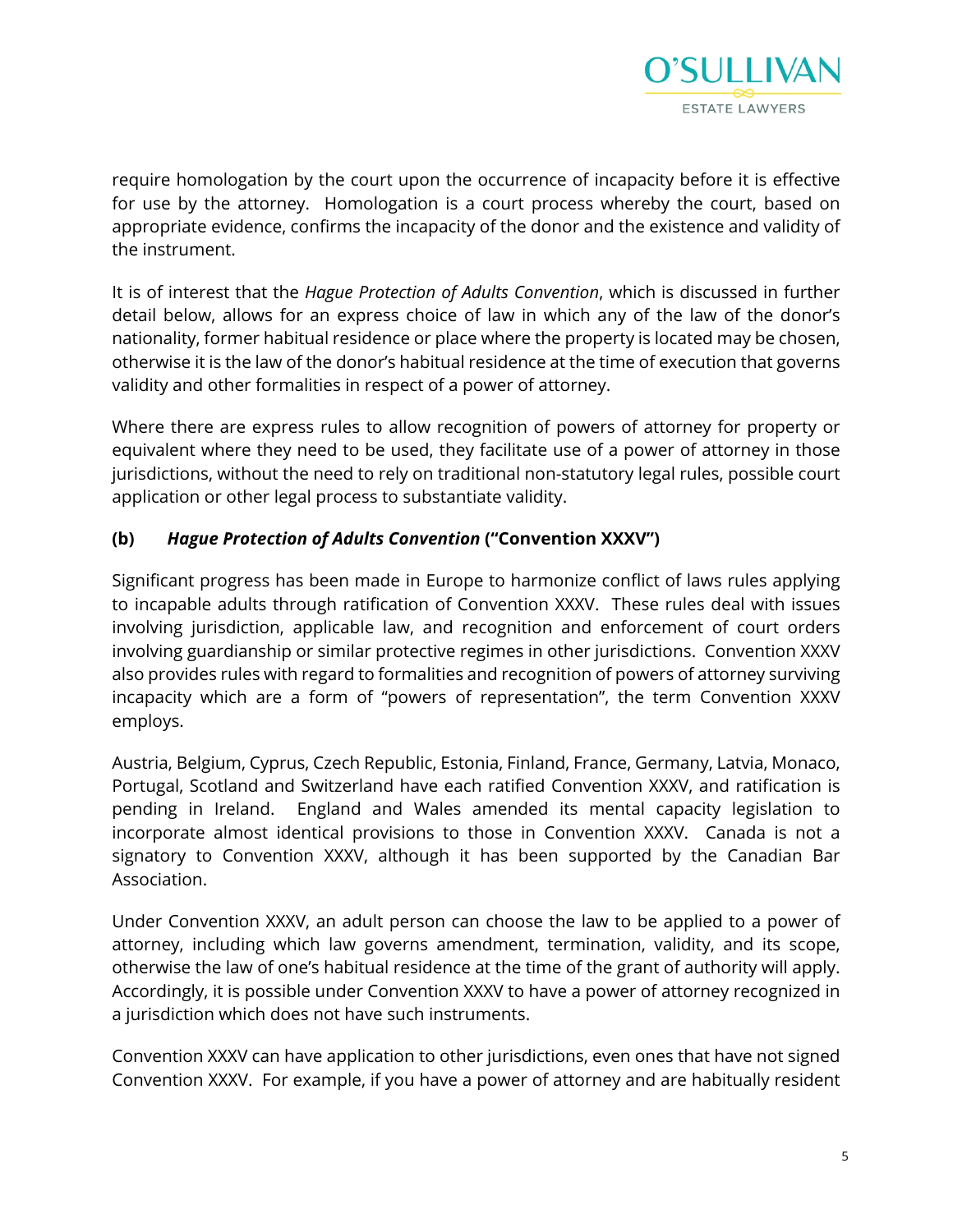

in another jurisdiction, it would be recognized automatically when your attorney seeks to use it on your behalf if you are incapable in a contracting state. Query however the extent that a power of attorney for personal care or similar instrument would be effective to carry out wishes in a contracting state based on differences in local law and public policy considerations.

# **(c) Legal Rules Where No Statutory Provisions**

# **(i) Applicable Law**

Where a power of attorney is to be used in a jurisdiction which has no provisions in its legislation with regard to the recognition of foreign powers of attorney, or if it does, such provisions do not have sufficient scope to permit recognition, which legal rules apply to determine these issues? The law is somewhat mixed on these issues and often an analysis involving the law of agency is the one utilized on the basis that a power of attorney is a form of agency.

It is fair to say that notwithstanding the ubiquitous use of powers of attorney, including in the commercial context, there is scant literature or case law which deals with the issue of conflict of laws and powers of attorney, and what exists needs to be extracted through review of conflict of laws rules as they apply to agency.

A strictly contractual approach to analysis of a power of attorney which looks to the relationship between principal and agent as a type of contract has been subject to significant legal criticism.

It seems that in many jurisdictions there is still a tendency to either by local law or in practice based on requirements of third parties including financial institutions, title companies and others to sometimes insist on conformity with local law, even as to execution requirements and other formalities, which serve to undermine the purpose of general private law rules allowing for recognition.

Where it is anticipated that a power of attorney may need to be used in another jurisdiction, a precaution is to have a notary witness it and prepare a certificate to such effect which may facilitate recognition in other jurisdictions, in particular civil law jurisdictions. As well, it is preferable to add express powers in the power of attorney so there is more clarity on the attorney's powers than to rely on legislation in the home jurisdiction which may provide for statutory powers.

In attempting to use a power of attorney in another jurisdiction, although it may be formally valid, local law where it is to be used will dictate what substantive effect can be given to it,